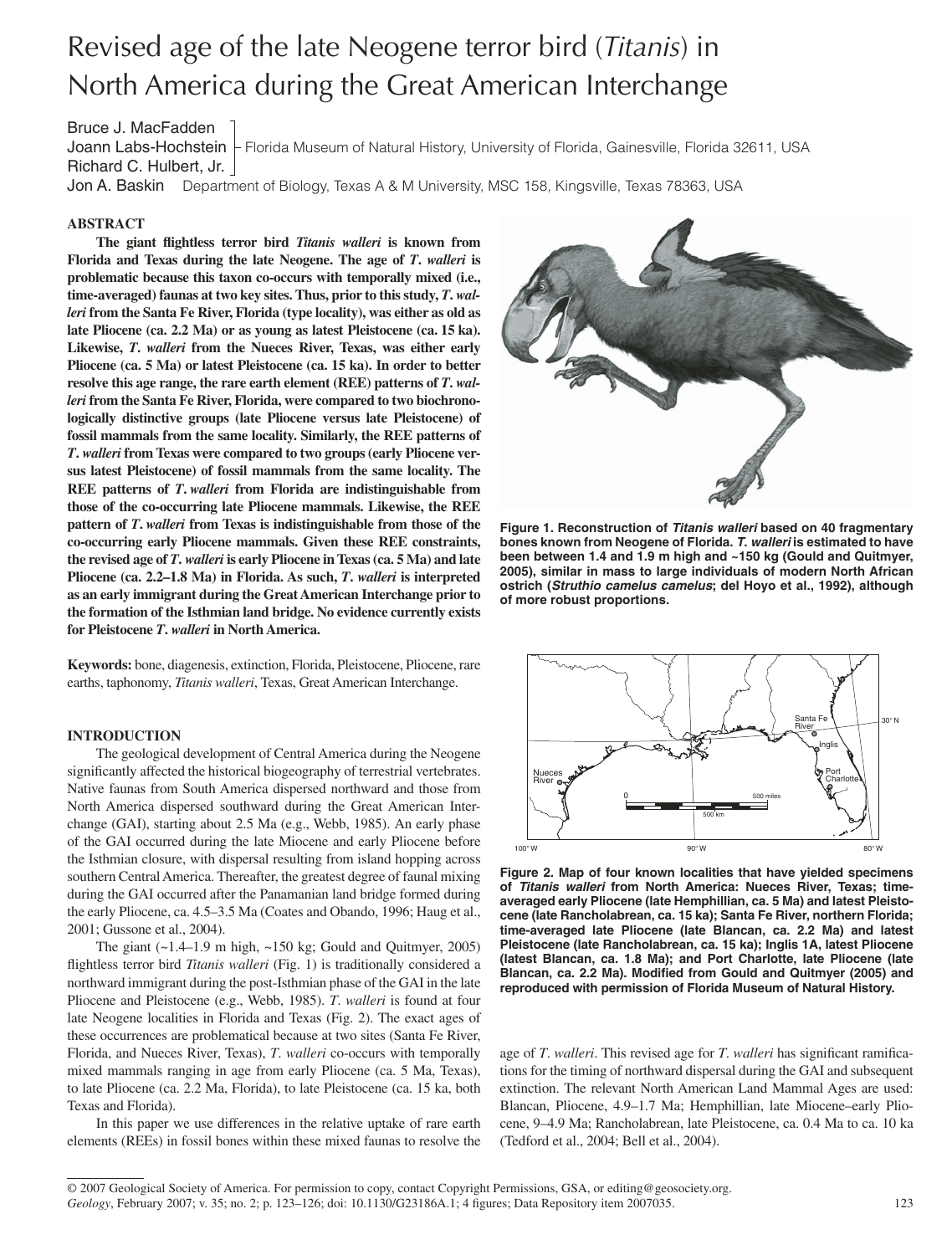## **FOSSIL BONE TAPHONOMY AND RARE EARTH ELEMENTS**

Within the past decade, studies of diagenetic uptake of REE during bone fossilization have clarified time-averaged vertebrate faunas and faunal sequences in a wide range of examples in the fossil record (e.g., Plummer et al., 1994; Trueman and Benton, 1997; Metzger et al., 2004; Martin et al., 2005). REEs occur in very low abundances (ppb) in living vertebrate skeletal tissues, but are rapidly taken up and concentrated (as high as  $10<sup>3</sup>$  ppm, or greater, depending upon the pore-water chemistry) during early diagenesis. This process begins within a few years after death (Trueman et al., 2004) and probably continues for as long as 10–30 k.y. (Patrick et al., 2001). Once altered during early diagenesis, fossil bones are not prone to additional trace element uptake or exchange (Trueman and Tuross, 2002). The relative concentrations of REEs in fossil bones reflect the geochemical conditions and redox potential within local pore waters at the time of diagenetic recrystallization (Henderson et al., 1983). As local pore-water chemistry subsequently changes, fossils deposited in younger sediments potentially have different REE patterns. Likewise, pore-water compositions potentially vary spatially as well as temporally. Bones initially deposited in different geochemical environments but subsequently reworked together can also be distinguished by their REE patterns.

# **PREVIOUS STUDIES AND GEOLOGICAL CONTEXT**

**Florida: Late Pliocene (ca. 2.2 Ma) or Latest Pleistocene (ca. 15 ka)?** Giant fossil bird bones were discovered from alluvium in the Santa Fe River, Florida, in 1962 (Fig. 2; Ray, 2005). Brodkorb (1963) described these fossils as a new genus and species, *Titanis walleri*, within the family of extinct large flightless birds Phorusrhacidae, previously known from the Cenozoic of South America. Based on associated "Pleistocene indicators among the edentates, rodents, perissodactyls, and artiodactyls" from these Santa Fe River alluvial deposits, Brodkorb (1963, p. 115) interpreted *T*. *walleri* to be a late Pleistocene immigrant from South America at the end of the GAI. (We can confirm a late Pleistocene component to this fauna because the collections at the Florida Museum of Natural History [FLMNH] include diagnostic Rancholabrean *Bison*, armadillo-like *Holmesina septentrionalis*, ground sloth *Megalonyx jeffersonii*, peccary *Platygonus compressus*, mammoth *Mammuthus columbi*, dire wolf *Canis dirus*, and American lion *Panthera atrox*). This discovery extended the temporal range of phorusrhacids from the Pliocene (3.0 Ma), as known in South America, to the latest Pleistocene.

Additional fossils collected from the same Santa Fe River alluvium (in the FLMNH collections) indicate a temporally mixed vertebrate assemblage of both latest Pleistocene (ca. 15 ka) and late Pliocene (ca. 2.2 Ma) mammals (Hulbert, 2001), the latter consisting of diagnostic Blancan species, including the South American immigrant edentates (armadillo-like *Holmesina floridanus*, glyptodont *Glyptotherium arizonae*, and ground sloths *Glossotherium chapadmalense* and *Megalonyx leptostomus*), North American endemic hyena (*Chasmaporthetes ossifragus*), dog-like carnivores (*Borophagus diversidens* and *Canis lepophagus*), peccary (*Platygonus bicalcaratus*), llama ( *Hemiauchenia blancoensis*), pronghorn antelope (*Capromeryx arizonensis*), and threetoed horse (*Nannippus peninsulatus*; Morgan and Hulbert, 1995; Hulbert, 2001; Bell et al., 2004; Morgan, 2005). These Blancan mammals, therefore, call into question the late Pleistocene age for *T*. *walleri* in this fauna. Furthermore, remains of *T*. *walleri* were subsequently reported from two other localities in Florida, Port Charlotte and Inglis 1A (Fig. 2; Gould and Quitmyer, 2005), associated with late Pliocene (late Blancan, ca. 2.2 Ma) and latest Pliocene (latest Blancan, ca. 1.8 Ma) mammals, respectively. Despite its ambiguous association with ca. 15 ka faunas (possibly indicating a late survival) in the Santa Fe River, several authors have indicated that *T*. *walleri* in Florida represents a Pliocene northward dispersal event during the GAI ca. 2.5 Ma and extinction during the Pleistocene (e.g., Webb, 1985; Morgan, 2005).

#### **Texas: Early Pliocene (ca. 5 Ma) or Latest Pleistocene (ca. 15 ka)?**

A toe bone of *T*. *walleri* was found in a late Pleistocene sand and gravel pit near Odem in the Angelina terrace fill deposits along the Nueces River (Fig. 2). These deposits have also yielded latest Pleistocene (Rancholabrean) mammals, including mammoth (*Mammuthus*) and *Bison*. A 14C age of 13,230 ± 110 yr B.P. (SMU 2306; Baskin, 1995) was determined on wood from the next younger terrace unit at a gravel pit 20 km upstream from Odem (Cornish and Baskin, 1995). In addition, the terrace fill sequence has yielded early Pliocene (latest Hemphillian) horses, including *Astrohippus*, *Nannippus*, and *Neohipparion*, clearly indicating a time-averaged fauna. Despite the lack of obvious abrasion, these horses were probably transported 15–25 km from their most likely original source, the upper Goliad Formation (Baskin, 1991). Baskin (1995) inferred that *T*. *walleri* from the Nueces River was late Pleistocene primarily because it had previously been reported as a post-2.5 Ma immigrant during the GAI (e.g., Webb, 1985) and therefore could not be early Pliocene (ca. 5 Ma).

## **SAMPLES AND METHODS**

Fossil bones from the two localities studied here are time-averaged, taphonomically mixed assemblages. Individual bones of unambiguous taxonomic affinity were allocated to one of the two biochronologically distinct groups from each locality, i.e., for Florida, either Blancan  $(n = 17)$ or Rancholabrean ( $n = 20$ ), and for Texas, either Hemphillian ( $n = 9$ ) or Rancholabrean (n = 10). For this analysis, the *T*. *walleri* specimens (Florida,  $n = 6$ ; Texas,  $n = 1$ ) are considered the unknowns. The REE patterns produced are used to compare *T*. *walleri* with the biochronologically distinct groups of fossil mammals.

We removed  $\sim$  5–10 mg of cortical bone from each fossil specimen using a slow-speed rotary drill. In order to remove organic matter and other potential contaminants and insoluble residues, these specimen powders were weighed, placed in clean Savillex vials, dissolved with  $1 \text{ mL of } 3 \text{ M HNO}_3$ , and heated overnight on a hotplate. Samples were then cooled and dried on a hot plate. The resulting dried sample was then weighed and dissolved with 2 mL of 5%  $HNO<sub>3</sub>$ , and heated again overnight on a hot plate. The necessary weight for the samples was then calculated in order to dilute each sample by a factor of 2000 for the addition of 3 mL of 5%  $HNO<sub>3</sub>$ . The weighed samples were placed in cleaned, clear, 4 mL plastic cups and the 3 mL of 5%  $HNO<sub>3</sub>$ was added. These samples were then analyzed for bulk REE concentrations on a Thermo Finnigan ELEMENT2 inductively coupled plasma–mass spectrometer (ICPMS) in the University of Florida Department of Geological Sciences. The analytical error on elemental analyses ranges from 0.002 to 5 ppm. Samples were run with internal standards and bone ash (NBS SRM 1400) and then corrected for instrument drift to obtain bulk REE concentrations. Of the 15 REE (excluding Pm [promethium],  $Z = 61$ ), 14 were analyzed during this procedure. The REE concentrations reported here are normalized to Post-Archean Australian Shale (PAAS; McLennan, 1989), and indicated by  $REE_{N}$ . Statistical analyses were done using XLSTAT Pro 7.5. A complete list of fossil specimens, localities, age, analytical results, and individual specimen  $REE<sub>N</sub>$  plots are presented in the GSA Data Repository (Table DR1 and Figs. DR1-DR6<sup>1</sup>).

#### **RESULTS AND STATISTICAL ANALYSES Florida**

The graphical discrimination of the  $REE<sub>N</sub>$  patterns of the Blancan versus Rancholabrean samples (Fig. 3A; see also Figs. DR–DR3) is compelling, as is the almost identical overlay of the *T*. *walleri* specimens with the Blancan mammals from Florida. The pattern of the mean sample populations of 14  $REE<sub>N</sub>$  values is relatively flat for the Rancholabrean speci-

<sup>1</sup> GSA Data Repository item 2007035, Table DR1 (post-Archean Australian Shale normalized rare earth elemental data) and Figures DR1–DR6 (individual specimen REEN plots), is available online at www.geosociety.org/pubs/ft2007. htm, or on request from editing@geosociety.org or Documents Secretary, GSA, P.O. Box 9140, Boulder, CO 80301, USA.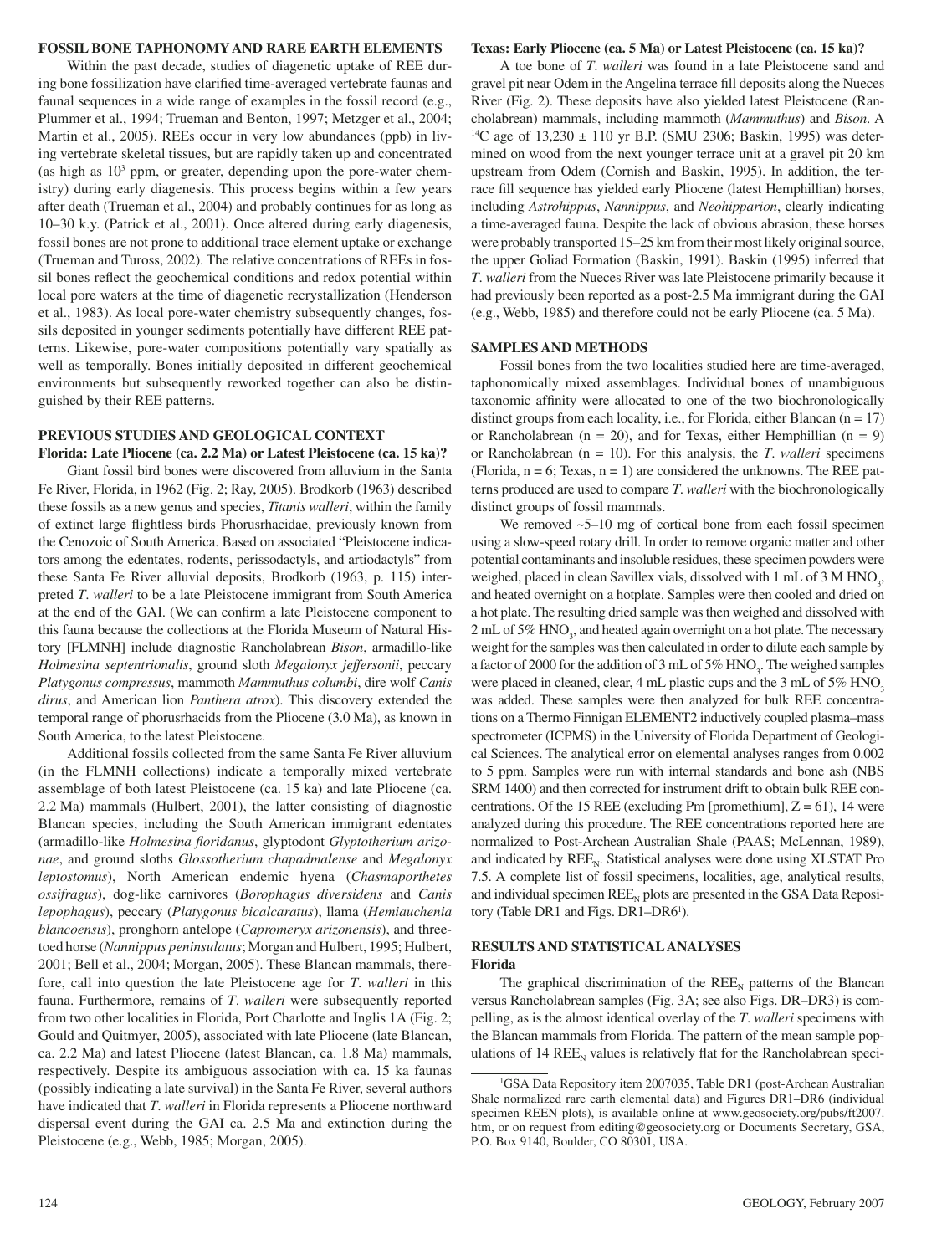

Figure 3. Rare earth element (REE<sub>N</sub>—normalized to post-Archean Aus**tralian Shale; McLennan, 1989) data for** *Titanis walleri* **and associated time-averaged mammalian associations from Florida. A: Plot of mean**  (±2 standard errors) REE<sub>N</sub> patterns for Blancan, Rancholabrean, and *T. walleri* samples. B: Plot of selected REE<sub>N</sub> ratios.

mens, but increases sharply in the middle (M)  $REE<sub>N</sub>$  and heavy (H)  $REE<sub>N</sub>$ for both the Blancan specimens and *T*. *walleri*. In addition to the compelling graphical evidence, regardless of whether one looks at parametric (Student's t) or nonparametric (Mann-Whitney U) tests for  $\Sigma$  REE<sub>N</sub> (sum of all 14 elemental values), log  $\Sigma$  REE<sub>N</sub>, or ratios expressing the relative change in values (a proxy of slope and overall pattern) for light  $(L)REE_{N}$  $(La, Ce)$ , MREE<sub>N</sub>  $(Gd)$ , and HREE<sub>N</sub> (Ho; as exemplified by Fig. 3B), in all cases: (1) *T*. *walleri* is indistinguishable (probability level, *p*, > 0.05) from the Blancan mammals; and (2) both *T*. *walleri* and the Blancan mammals are significantly different from the Rancholabrean mammals ( $p < 0.001$ ).

The relative amount of scatter (Fig. 3B) for the Rancholabrean versus Blancan/*T*. *walleri* ratios has interesting implications for either the amount of time represented by each sample population, or the rate of change of surrounding pore waters. Thus, the tight Rancholabrean cluster could indicate that these fossils underwent diagenesis during a relatively short interval of time, accumulated with relatively little transport, and/or the local porewater chemistry remained relatively constant. In contrast, the more scattered Blancan/*T*. *walleri* cluster could indicate that these fossils represent longer time averaging, greater spatial accumulations, and/or that the local porewater chemistry changed relatively rapidly during this interval.

## **Texas**

The graphical representation of the  $REE<sub>N</sub>$  patterns [Fig. 4A; Figs. DR4–DR6 (see footnote 1)] indicates that the one *T. walleri* specimen has higher total REE concentrations than either those of the Rancholabrean or



Figure 4. Rare earth element (REE<sub>N</sub>—normalized to post-Archean **Australian Shale; McLennan, 1989) data for** *Titanis walleri* **and associated time-averaged mammalian associations from Texas. A: Plot**  of mean  $(\pm 2$  standard errors) REE<sub>N</sub> patterns for Hemphillian and **Rancholabrean mammals, and one available specimen of** *T***.** *walleri***. B: Plot of selected REE<sub>N</sub> ratios.** 

Hemphillian. The Rancholabrean mammals have an increased Eu enrichment in contrast to either the Hemphillian mammals or *T*. *walleri*. In terms of the same parametric and nonparametric statistics (as for Florida), the ΣREE<sub>N</sub> and log ΣREE<sub>N</sub> are marginally nonsignificant (0.056 <  $p$  < 0.142), indicating an overlap of the Hemphillian and Rancholabrean data sets. This marginally insignificant difference probably results from the smaller sample sizes available. Nevertheless, analyses of  $MREE_{N}$  versus  $HREE_{N}$ ratios (Fig. 4B) indicate statistically significant  $(p < 0.001)$  differences between the Hemphillian and Rancholabrean samples. Thus, the *T*. *walleri* specimen is graphically indistinguishable from the Hemphillian mammals (Fig. 4B).

#### **DISCUSSION**

The  $REE<sub>N</sub>$  data presented here have important implications for the timing of dispersal and extinction of *T*. *walleri* in North America. Previous studies have shown that the Panamanian land bridge formed during the early Pliocene between ca. 4.5 and 3.5 Ma (Coates and Obando, 1996; Haug et al., 2001; Gussone et al., 2004). It has traditionally been thought that the first overland dispersal of land mammals during the GAI occurred during the late Pliocene, ca. 2.5 Ma (Webb, 1985). *T*. *walleri* from the Blancan of Florida was previously interpreted as having been part of this initial wave of overland immigrants (Webb, 1985; Hulbert, 2001; Morgan, 2005); it was thought to have persisted into the latest Pleistocene (latest Rancholabrean), ca. 15 ka, based on the initial age interpretation (Brodkorb, 1963) and from the more recently reported evidence from Texas